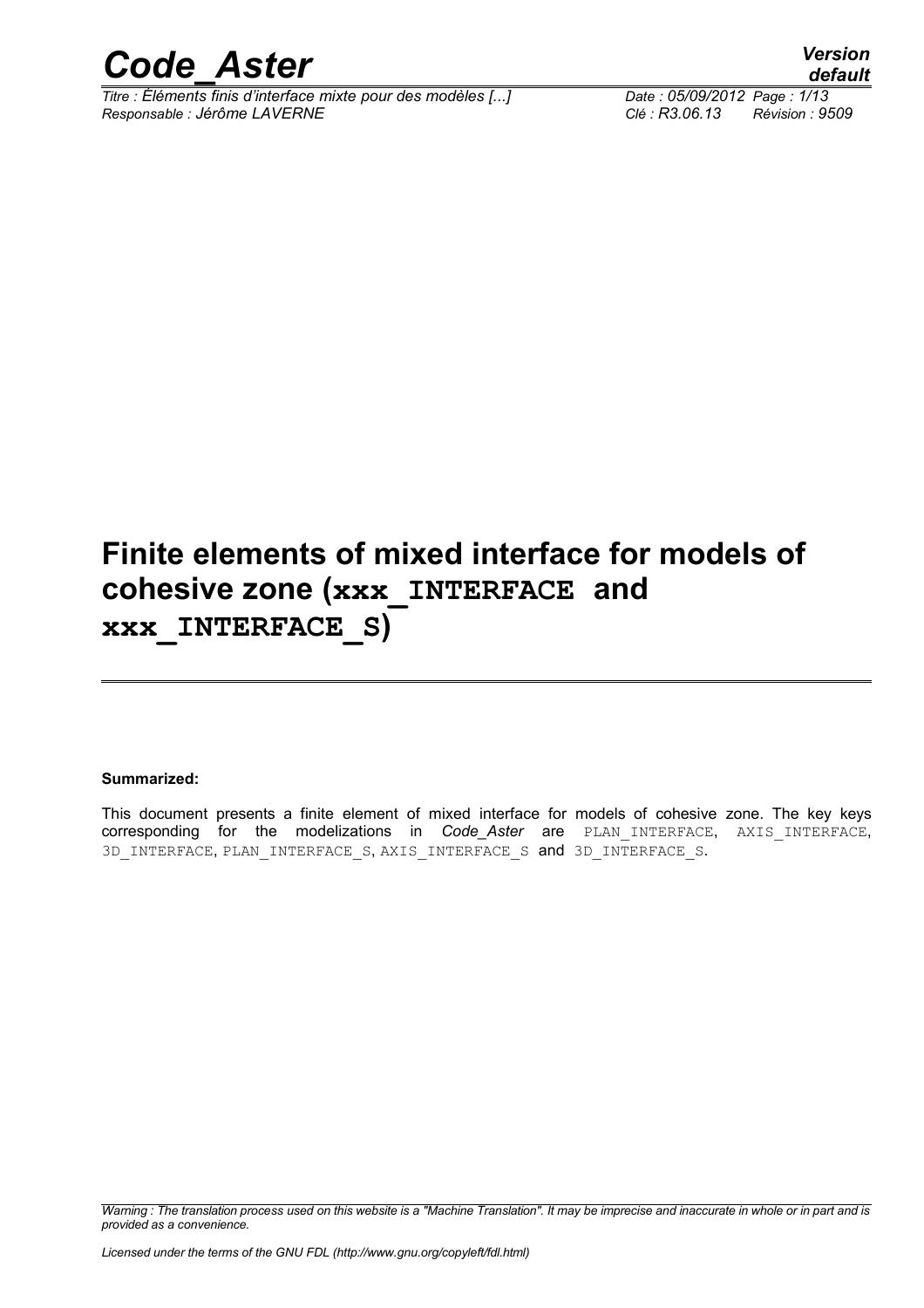*Titre : Éléments finis d'interface mixte pour des modèles [...] Date : 05/09/2012 Page : 2/13 Responsable : Jérôme LAVERNE Clé : R3.06.13 Révision : 9509*

### **Contents**

*Warning : The translation process used on this website is a "Machine Translation". It may be imprecise and inaccurate in whole or in part and is provided as a convenience.*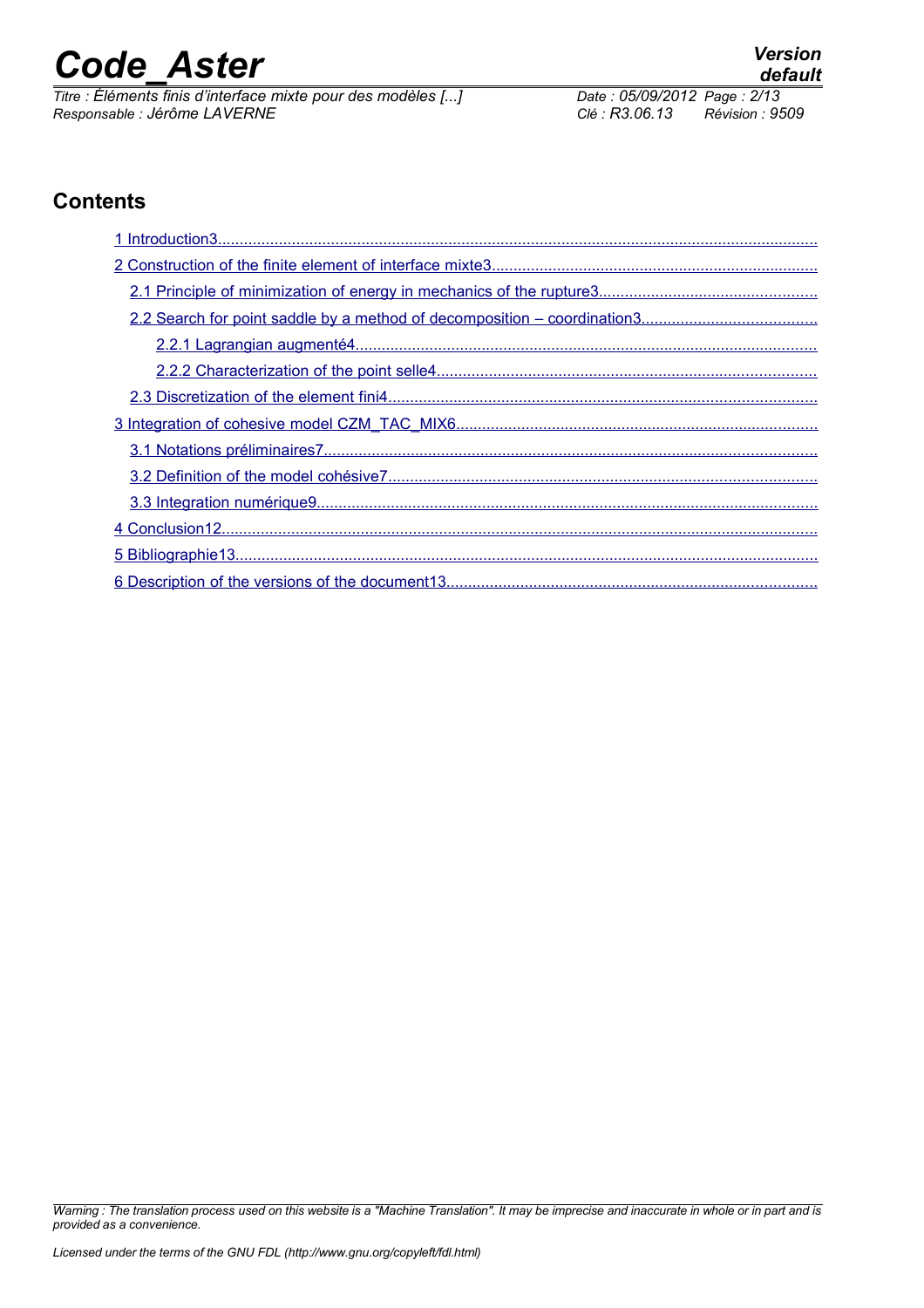*Titre : Éléments finis d'interface mixte pour des modèles [...] Date : 05/09/2012 Page : 3/13 Responsable : Jérôme LAVERNE Clé : R3.06.13 Révision : 9509*

### **1 Introduction**

<span id="page-2-0"></span>This model of cohesive zone gives an account of the phenomena of starting of crack, propagation (in a given direction) and of final fracture. The mixed element of interface is introduced to discretize the way of cracking of which the degrees of freedom are the displacement of the two lips of crack, as well as the density of the cohesive forces. The construction of the model of finite element and the integration of constitutive law CZM TAC MIX are detailed. This document is largely inspired by the article Lorentz [5,](#page-12-2) the interested reader can refer to it for more details.

### <span id="page-2-3"></span>**2 Construction of the finite element of mixed interface**

### **2.1 Principle of minimization of energy in fracture mechanics**

<span id="page-2-2"></span>In their approach of the fracture mechanics, Frankfurt and Marigo [5](#page-12-7) describe the state of a structure *Ω* by a field of displacement *u* which can admit discontinuities  $\delta = ||u||$  through surfaces  $\Gamma(u)$ . For a loading given displacement is characterized by a condition of optimality: it corresponds at least local of defined potential energy as the sum of elastic strain energy, cohesive energy and the work of the external forces:

$$
E_{\text{pot}}(u) = E_{\text{el}}(u) + E_{\text{fr}}(||[u||] - W_{\text{ext}}(u)
$$
  

$$
E_{\text{el}}(u) = \int_{\Omega/\Gamma(u)} \Phi(\varepsilon(u)) d\Omega \quad ; \quad E_{\text{fr}}(\delta) = \int_{\Gamma(u)} \Pi(\delta) dS
$$

where *ε* indicates the tensor of the strains, *Φ* the density of strain energy (voluminal) and *Π* the density of cohesive energy (surface). In this formulation, the mechanisms of fracture are regarded as reversible. The irreversibility will be introduced into the following part, from local variables. The characteristics of the problem are deduced from minimization, namely:

- the forecast of the way of cracking, since one takes into account all possible discontinuous displacements;
- a criterion in stress for the crack initiation (see [5](#page-12-6)).
- the cohesive model connects the discontinuity of displacement  $\delta$  to the vector of tension  $t$ from derivative (generalized) of *Π* ;
- the conditions of contact, are managed via the cohesive energy to which one adds a function of indicatrix prohibiting the interpenetration of the lips.

However, to take account of all possible discontinuous displacements involves numerical difficulties related to the discretization of functional space  $BD|\Omega|$ . In particular, to authorize discontinuities through each one of the finite elements led to a dependence of the results to the mesh. Alternative works are completed, based on the regularization of discontinuities [5](#page-12-5) or the adaptation of mesh [5.](#page-12-4) The latter are however restricted with energies of surface of the type Griffith (without cohesive forces) and lead to important numerical difficulties. This is why we introduce a simplification into our model by considering that surfaces potential discontinuities of displacement *Γ* are applied *a priori* and that they do not depend any more *u* .

#### <span id="page-2-1"></span>**2.2 Search for point saddles by a method of decomposition – coordination**

In spite of the postulate on the direction of cracking, the minimization of energy is not obvious taking into account the non-derivability of the energy of surface. One bases oneself here on the technique of decomposition – coordination introduced into [5,](#page-12-3) which condenses the non-derivability on a local level (Gauss points).

*Warning : The translation process used on this website is a "Machine Translation". It may be imprecise and inaccurate in whole or in part and is provided as a convenience.*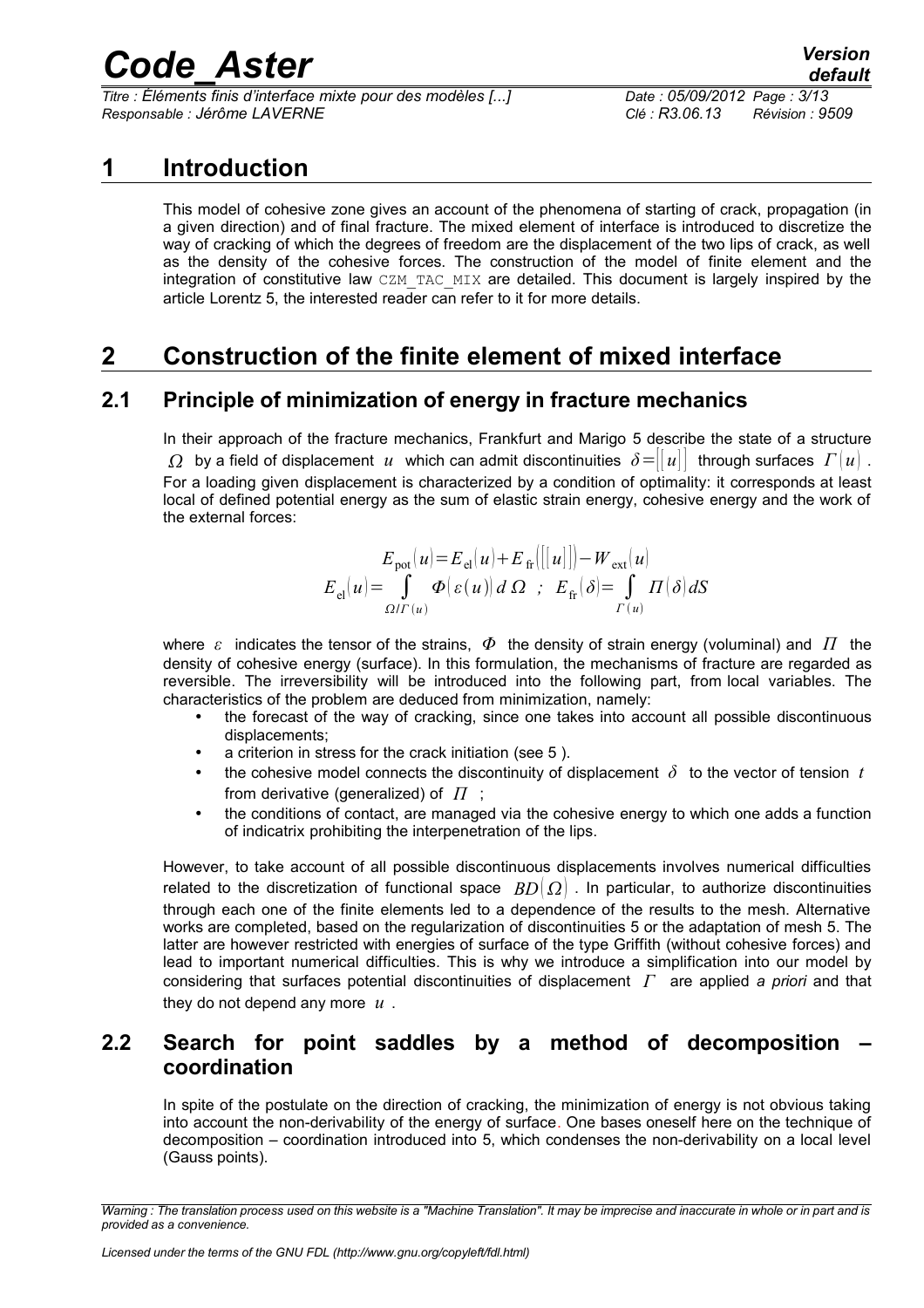*Titre : Éléments finis d'interface mixte pour des modèles [...] Date : 05/09/2012 Page : 4/13 Responsable : Jérôme LAVERNE Clé : R3.06.13 Révision : 9509*

#### **2.2.1 Augmented Lagrangian**

<span id="page-3-2"></span>the relation between the field of discontinuity *δ* and the field of displacement *u* is introduced explicitly into minimization, total energy E thus depends explicitly on  $u$  and on  $\delta$  :

$$
E(u, \delta) = \int_{\Omega \setminus \Gamma} \Phi(\varepsilon(u)) d\Omega - W_{ext}(u) + \int_{\Gamma} \Pi(\delta) d\Gamma
$$

The minimization of potential energy is then equivalent to the problem of minimization under stress according to (displacement pertaining to all kinematically admissible displacements):

$$
\min_{\substack{u,\,\delta\\([u]]=\delta}} E(u,\delta)
$$

The linear stress  $||u|| = \delta$  is treated by dualisation : a solution  $|u, \delta|$  of corresponds to a point saddles  $(u, \delta, \lambda)$  Lagrangian following, where  $\lambda$  corresponds to the field of the Lagrange multipliers:

$$
\boldsymbol{L}\left(u,\delta,\lambda\right) = E\left(u,\delta\right) + \int_{\Gamma} \lambda \cdot \left(\left[\left[u\right]\right] - \delta\right) d\Gamma
$$

Lastly, to gain in coercity compared to  $\delta$ , which will prove to be necessary thereafter, one adds a quadratic term of penalization not having no influence on the solution since it is equal to zero when the stress in checked. The Augmented Lagrangian one *L<sup>r</sup>* , with the coefficient of penalization *r* is written then:

$$
L_r(u, \delta, \lambda) = E(u, \delta) + \int_{\Gamma} \lambda \cdot ([[u]] - \delta) d\Gamma + \int_{\Gamma} \frac{r}{2} ([[u]] - \delta)^2 d\Gamma
$$

#### **2.2.2 Characterization of the point saddles**

<span id="page-3-1"></span>the conditions of optimality of order 1 for the Augmented Lagrangian one, are written in the following way:

$$
\forall \delta \delta \int_{\Gamma} \left[ t - \lambda - r \left( [[u]] - \delta \right) \right] \cdot \delta \delta = 0 \quad \text{avec} \quad t \in \partial \Pi(\delta)
$$
  

$$
\forall \delta u \int_{\Omega \setminus \Gamma} \sigma : \varepsilon(\delta u) + \int_{\Gamma} \left[ \lambda + r \left( [[u]] - \delta \right) \right] \cdot \left[ [\delta u] \right] = W_{\text{ext}}(\delta u) \quad \text{avec} \quad \sigma = \frac{\partial \Phi}{\partial \varepsilon}(\varepsilon)
$$
  

$$
\forall \delta \lambda \int_{\Gamma} \left( [[u]] - \delta \right) \cdot \delta \lambda = 0
$$

The meaning of the under-differential ∂ *Π* is given in part [3.](#page-6-2) A this stage, one is satisfied to say that  $t \in \partial \Pi(\delta)$  means that  $t$  and  $\delta$  are connected by the cohesive model. The equation thus gives an interpretation of the multiplier of Lagrange *λ* : except the term of penalization, it is the cohesive forces. The equation expresses the equilibrium of the forces in the volume and along the surface of discontinuity *Γ* . Lastly, the stress between the field of displacement and its discontinuities imposes.

### **2.3 Discretization of the finite element**

<span id="page-3-0"></span>Since the trajectory of crack *Γ* is a priori *defined* and thanks to the assumption of the small disturbances, the spatial discretization of the system - can lean on a finite element of interface. Let us

*Warning : The translation process used on this website is a "Machine Translation". It may be imprecise and inaccurate in whole or in part and is provided as a convenience.*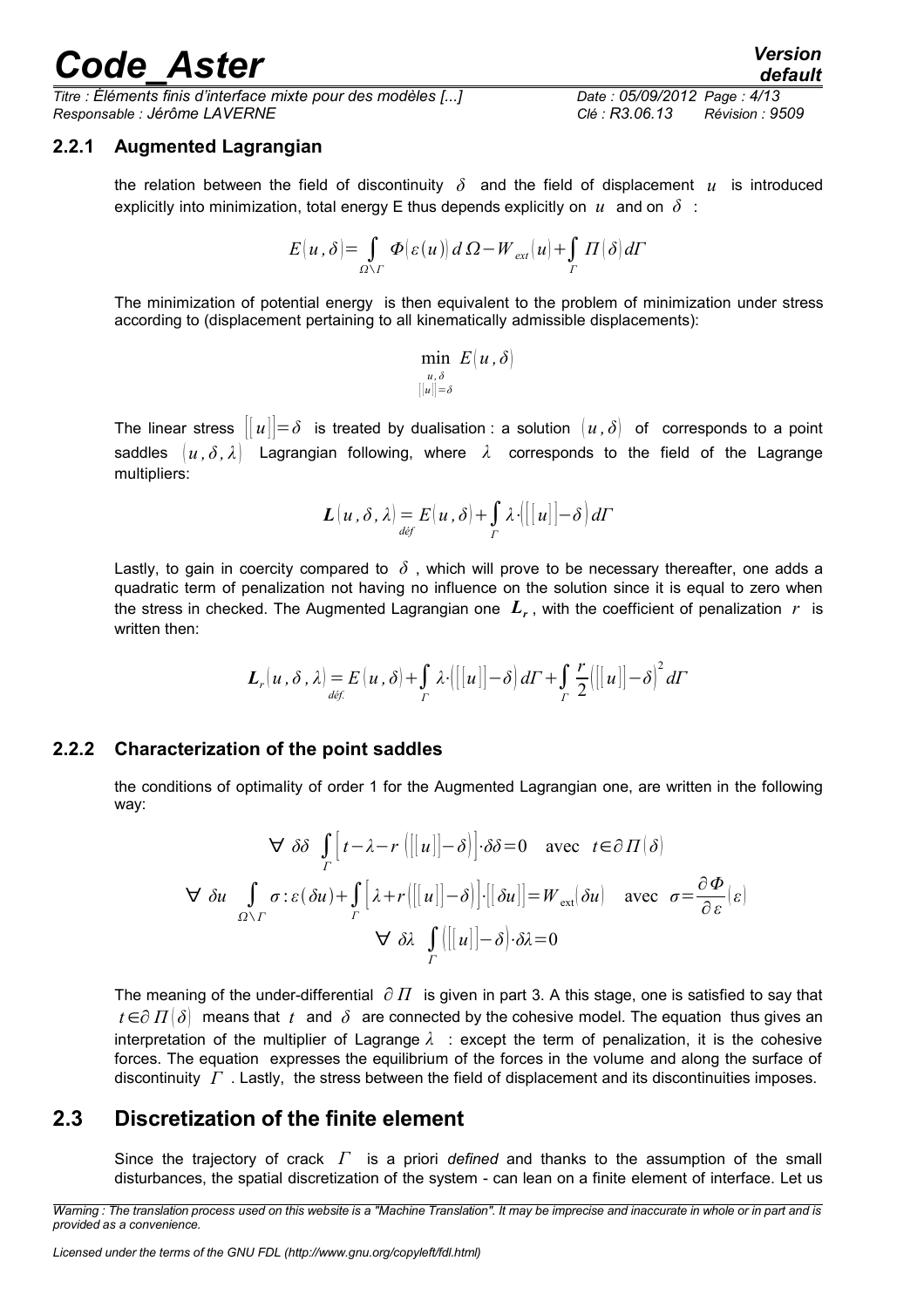| <b>Code Aster</b>                                            | <b>Version</b><br>default   |
|--------------------------------------------------------------|-----------------------------|
| Titre : Éléments finis d'interface mixte pour des modèles [] | Date: 05/09/2012 Page: 5/13 |

*Responsable : Jérôme LAVERNE Clé : R3.06.13 Révision : 9509*

suppose that the subdomains  $\Omega_{-}$  and  $\Omega_{+}$  (parts of  $\Omega$  respectively in lower part and with the top of *Γ* ) are discretized by tetrahedrons or hexahedrons so that the nodes on each side of *Γ* coïncident1Cela[1](#page-4-1) . In this case, the degenerated prisms or hexahedrons can be used to discretize *Γ* and connect the two lips  $\Gamma_-$  and  $\Gamma_+$  potential cohesive crack (see [Appear 2.3-a\)](#page-4-0).



<span id="page-4-0"></span>**Appear 2.3-a : Discretization by finite element of interface.**

That is to say a mesh characterized by the parameter *h* (for example, maximum size of the finite elements). In the field  $\Omega$  one adopts a quadratic interpolation with of the finite elements of Lagrange classics (P2-continuous). The discretized space of **the fields of displacements** *U <sup>h</sup>* is written:

$$
U_{h} = [u; \forall x \in \Omega \ u(x) = [N(x)][U]
$$

where  $|U|$  indicates the vector of nodal displacements and  $|N|$  the matrix of the quadratic shape functions. The trace of the displacement interpolated on  $\Gamma_{-}$  and  $\Gamma_{+}$  is also quadratic per pieces and the discontinuity of displacement is expressed in the following way:

$$
\forall x \in \Gamma \quad u_{|_{\Gamma_-}}(x) = |N_- (x)| [U] \quad ; \quad u_{|_{\Gamma_+}}(x) = |N_+ (x)| [U]
$$
  

$$
\forall x \in \Gamma \quad [[u(x)]] = [D(x)] [U] \quad \text{avec } \quad [D(x)] = [N_+ (x)] - [N_- (x)]
$$

where  $\begin{bmatrix} N_{-} \end{bmatrix}$  and  $\begin{bmatrix} N_{+} \end{bmatrix}$  correspond respectively to the trace of  $\begin{bmatrix} N \end{bmatrix}$  on  $\Gamma_{-}$  and  $\Gamma_{+}$  where  $\begin{bmatrix} D \end{bmatrix}$ the matrix of the functions of the quadratic forms indicates which interpolates the jump of displacement. Let us note that it can be useful to introduce a rotation into  $|D|$  in order to obtaining the components of  $||u||$  in a coordinate system local and thus distinguishing the normal and tangential parts.

**The field of the Lagrange multipliers** *λ* is interpolated on *Γ* by linear shape functions per pieces (P1-continuous), leading to space discretized of the Lagrange multipliers *L<sup>h</sup>* according to:

$$
\boldsymbol{L}_{h} = [\lambda : \forall x \in \Gamma \ \lambda(x) = [L(x)][A] \ .
$$

where { *Λ*} corresponds to the nodal unknowns of the multiplier of Lagrange and [ *L*] indicates the matrix of the linear shape functions on *Γ*. In this way, the stress  $||u|| = \delta$  imposed by is carried out only with the weak meaning.

<span id="page-4-1"></span>does not pose a priori a problem with the algorithms of mesh, at least for cracks having a simple form, for example plane *Warning : The translation process used on this website is a "Machine Translation". It may be imprecise and inaccurate in whole or in part and is provided as a convenience.*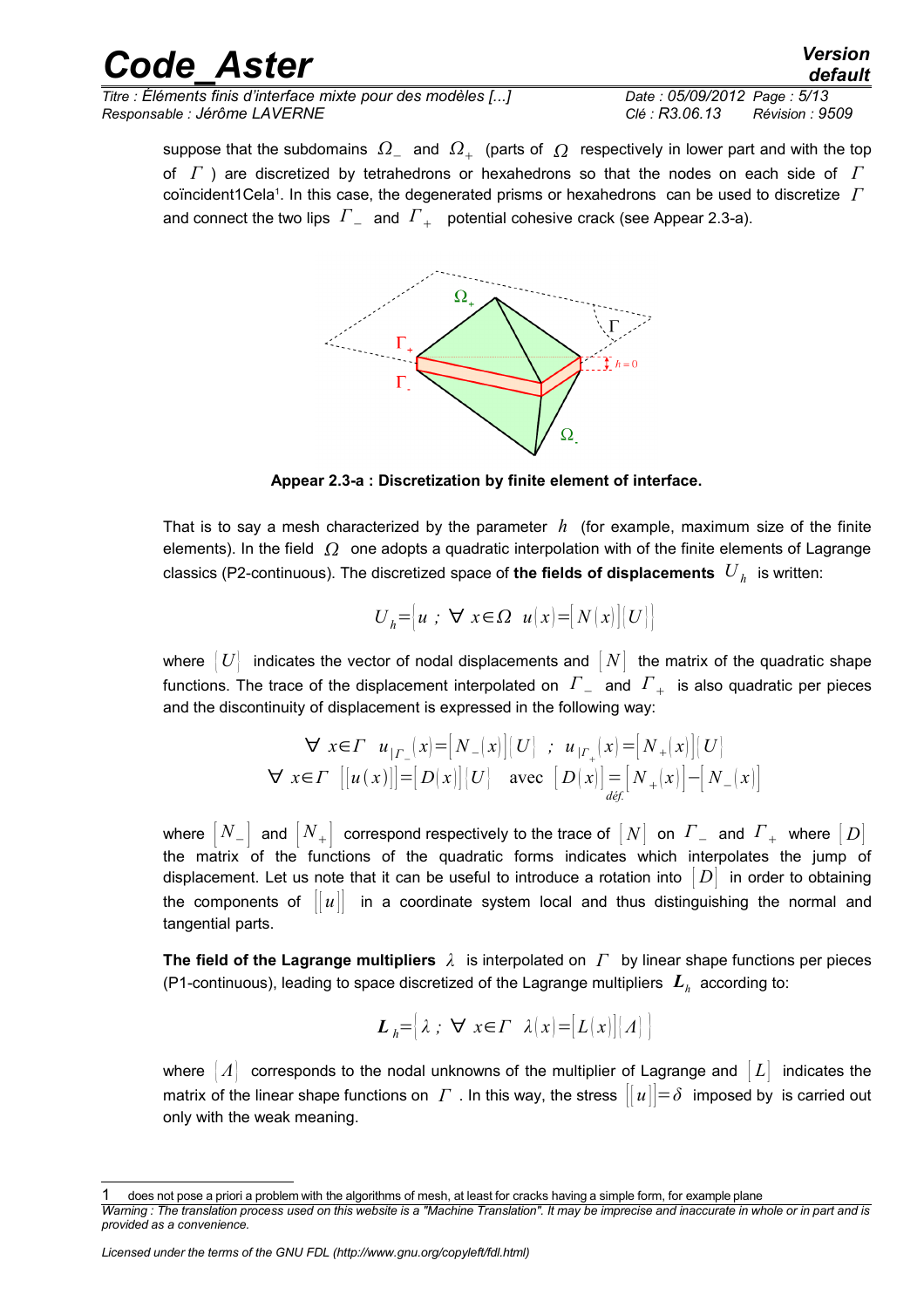*Titre : Éléments finis d'interface mixte pour des modèles [...] Date : 05/09/2012 Page : 6/13 Responsable : Jérôme LAVERNE Clé : R3.06.13 Révision : 9509*

*default*

To finish, the discretization of **the field of discontinuity**  $\,\delta \!\in\! D_{|h|}$  is based on the collocation points on *Γ* , of coordinates *x g* . These points correspond to Gauss points, of weights *ω g* , used to compute: the integrals. Here a standard modelization, and a modelization known as under-integrated are distinguished.

•In the standard modelization, Gauss points are 3 (segments), 6 (triangles) or 9 (quadrilaterals) per element. This corresponds to an interpolation P2-discontinuous of *δ* . This choice has the advantage of limiting the risk of appearance of null pivots in the tangent matrix, but it does not check condition LBB within the limit of a parameter of penalization *r* infinite.

•In the under-integrated modelization, Gauss points are 2 (segments), 3 (triangles) or 4 (quadrilaterals) per element. This corresponds to an interpolation P1-discontinuous of *δ* . This choice checks best condition LBB within the limit  $r\rightarrow\infty$ , but it is likely to reveal null pivots in the tangent matrix. These null pivots appear when the stiffness of the elements in contact with the interface is not enough to ensure coercity of the formulation, in particular when the interface is on a symmetry plane, or between a volume and a structural element (bar, grid or membrane).

The spatial discretization, the notations as well as the diagrams of the finite elements for the underintegrated modelization are summarized on [Appear 2.3-b.](#page-5-0)

| Field                                           | Shape functions  | Unknowns                      | Interpolation                                             | Finite element |
|-------------------------------------------------|------------------|-------------------------------|-----------------------------------------------------------|----------------|
| displacement $\mathbf{u} \in \mathcal{U}_h$     | cont-P2 $[N(x)]$ | nodal $\{U\}$                 | $u(x) = [N(x)]{U}$                                        |                |
| displ. discontinuity $\left[\mathbf{u}\right]$  | cont-P2 $[D(s)]$ | nodal $\{U\}$                 | $\llbracket u \rrbracket(s) = [D(s)]\{U\}$                |                |
| Lagrange mult. $\lambda \in \mathfrak{L}_h$     | cont-P1 $[L(s)]$ | nodal $\{A\}$                 | $\lambda(\mathbf{s}) = [\mathbf{L}(\mathbf{s})](\Lambda)$ |                |
| displ. discontinuity $\delta \in \mathscr{D}_h$ | disc-P1          | Gauss points $\delta_{\rm g}$ | $\delta(\mathbf{s}_g) = \delta_g$                         | middle plane   |

<span id="page-5-0"></span>**Appear 2.3-b : Spatial discretization**

the field *δ* disappears from the total formulation thanks to static condensation. Indeed, with the adopted discretization, the resolution of come down to satisfy the cohesive model in each collocation point:

$$
t_g = \lambda_g + r \left( \left[ \begin{bmatrix} u_g \end{bmatrix} \right] - \delta_s \right) \in \partial \Pi \left( \delta_g \right) \quad \text{avec} \quad \begin{cases} \left[ \begin{bmatrix} u_g \end{bmatrix} \right] = \left[ D_s \right] \left[ U \right] & ; & \left[ D_g \right] = \left[ D \left( x_g \right) \right] \\ \mu_g = \left[ L_g \right] \left[ A \right] & ; & \left[ L_g \right] = \left[ L \left( x_g \right) \right] \end{cases}
$$

The integration of the constitutive relation (i.e the resolution of, cf left following), makes it possible to  $\mathsf{calculate}$  function  $\,\delta_{\mathsf{g}}^{\phantom{\dag}}\,$  of and  $[\,U\hskip-.3pt]\,$  which  $[\,A\hskip-.3pt]\,$  one notes:  $\,\delta$ 

$$
t_g = \lambda_g + r \left( \left[ \begin{bmatrix} u_g \end{bmatrix} \right] - \delta_s \right) \in \partial \Pi \left( \delta_g \right) \quad \Leftrightarrow \quad \delta_g = \hat{\delta} \left( \left[ \begin{bmatrix} u_g \end{bmatrix} \right], \lambda_s \right) = \delta \left( U, \Lambda \right)
$$

The parameter of penalization makes it possible  $r$  to ensure the unicity of whatever and  $|U|$  (cf { *Λ*} left following). That constitutes a requirement to guarantee robustness of the model. There

is then the nonlinear system whose unknowns are nodal nodal displacements  $|U|$  and the multiplying of Lagrange: { *Λ*}

$$
\int_{\Omega \setminus \Gamma} [\nabla N]^T : \sigma(U) + \sum_{g} \omega_g [D_g]^T \cdot ([L_g][A] + r[D_g][U] - r \delta(U, A)] = [F_{ext}]
$$

*Warning : The translation process used on this website is a "Machine Translation". It may be imprecise and inaccurate in whole or in part and is provided as a convenience.*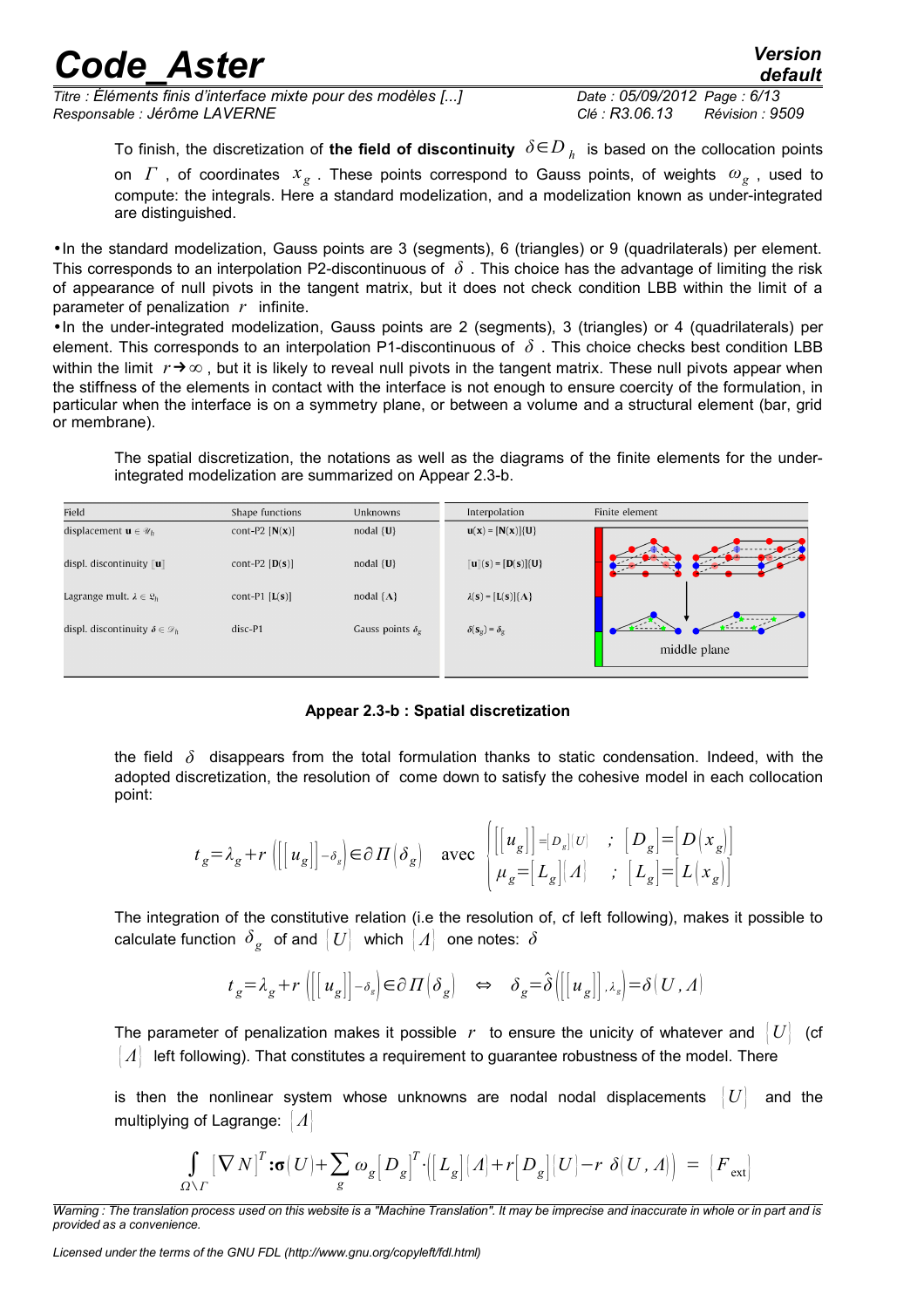$$
\sum_{g} \omega_g \big[ L_g \big]^T \cdot \Big( \big[ \, D_g \big] \big[ \, U \big] - \delta \big( U \, , \, A \big) \Big) \ = \ 0
$$

The integral of volume and the nodal vector of the external forces are calculated in a usual way. Lastly, the system is solved simultaneously compared to and  $|U|$  by means of  $|A|$  a method of Newton (generalized), where the tangent operator is symmetric since - corresponds to a search for point saddles. Integration

### **3 of cohesive model CZM\_TAC\_MIX**

<span id="page-6-2"></span>the cohesive behavior is determined by the density of cohesive energy.  $\Pi(\delta)$  Although the variational formulation presented in the preceding part is independent of the choice of cohesive energy, we are interested now in a particular cohesive model which one details specificities. These main features are: conditions

- <span id="page-6-5"></span>• of contact (not interpenetration of the lips); perfect
- <span id="page-6-4"></span>• initial dependancy (not of regularization of the energy of surface); coupling
- <span id="page-6-7"></span>• between the modes of fracture (tension and shears); total
- <span id="page-6-3"></span>• fracture, (null cohesive forces beyond of a certain threshold of damage); irreversibility
- <span id="page-6-6"></span>• of the fracture. That

means in particular that there is no final friction, nor distinction between the mechanisms of fracture in tension and shears. Note:

*The key word Code\_Aster corresponding to this cohesive model is CZM\_TAC\_MIX . For more details on this model (local variables, parameters of entry, coherent tangent matrix) and on other cohesive models, one can refer to 5 [5](#page-12-9) 7.02.11). Preliminary*

#### **3.1 notations Because**

<span id="page-6-1"></span>of the stress of noninterpenetration of the lips of crack, the normal direction *n* for the surface of potential discontinuity (opening *Γ* /compression) must be distinguished from the directions in the plane (sliding, shears). With this intention, the following notations are introduced, where any *v* vector quantity represents: and

$$
v_n = v \cdot n \; ; \; v_{n} = v - v_n n \; ; \; \langle v \rangle_+ = \langle v_n \rangle n + v_{n} \; ; \; ||v||_+ = \left| \langle v \rangle_+ \cdot \langle v \rangle_+ \right|^{1/2}
$$

<span id="page-6-0"></span>where  $\langle . \rangle$  the positive part of a scalar indicates. Definition

### **3.2 of the cohesive model**

the cohesive model suggested by Heel and Curnier 5 [5](#page-12-8) the five points mentioned previously and returns in the frame of the energy formulation. Responses of the model subjected to a pure tension and pure shears, as well as the criterion of starting in stress are detailed Appears [3.2 3.2-a](#page-7-0) Figure

*Warning : The translation process used on this website is a "Machine Translation". It may be imprecise and inaccurate in whole or in part and is provided as a convenience.*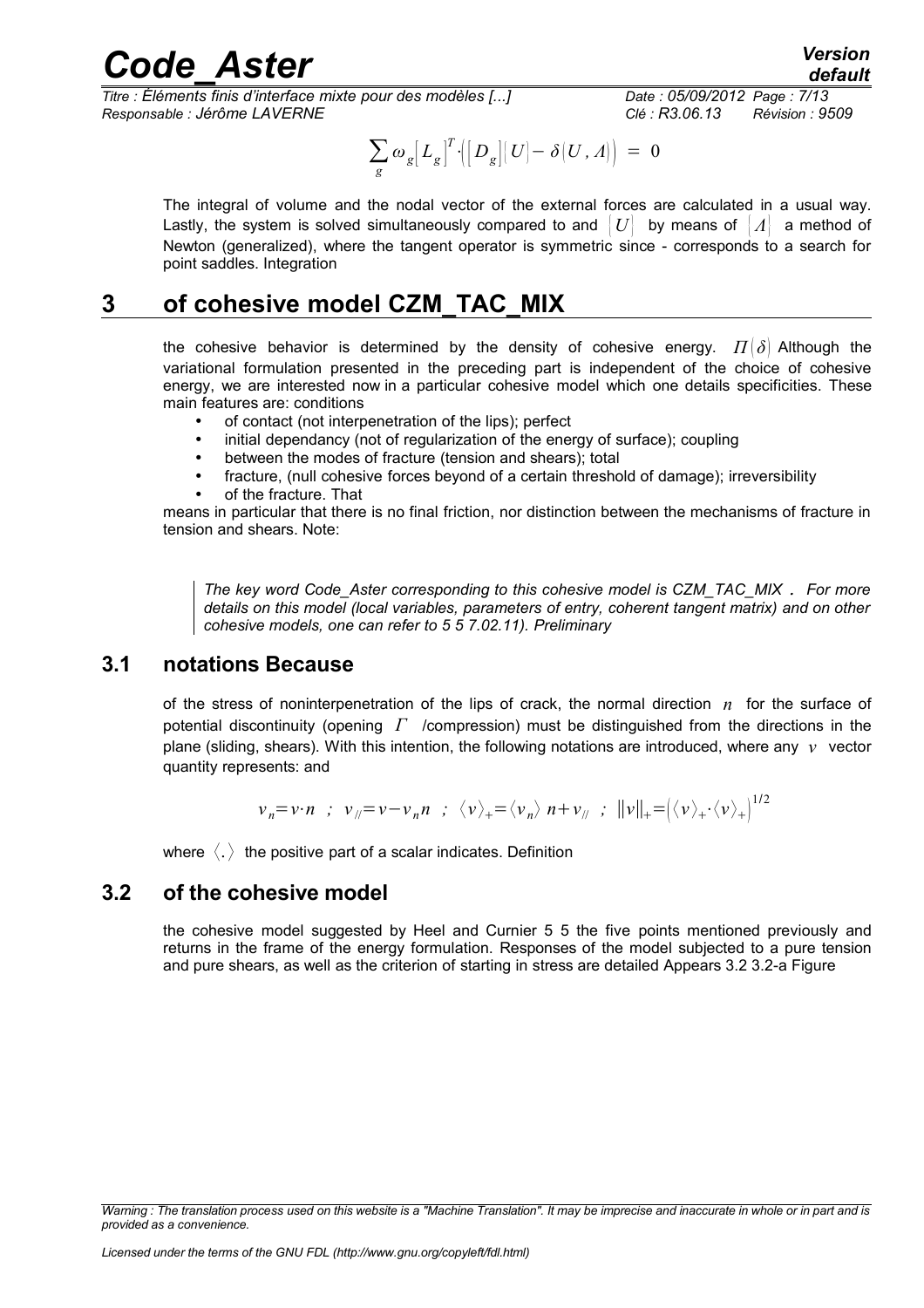*Titre : Éléments finis d'interface mixte pour des modèles [...] Date : 05/09/2012 Page : 8/13 Responsable : Jérôme LAVERNE Clé : R3.06.13 Révision : 9509*

*default*



#### <span id="page-7-0"></span>**3.2 3.2-a Responses of the model Heel Curnier CZM\_TAC\_MIX in pure traction and compression (A), pure shears (b) and criterion of starting in stress (c)**

corresponding cohesive energy is defined as follows: First of all

, discontinuities of displacement in opening and shears are gathered in a single scalar which *δ eq* measures the amplitude of discontinuity, thus answering item 3 [3](#page-6-7) Then

$$
\delta_{\text{eq}} = N(\delta) = \sqrt{\delta \cdot \delta}
$$

, one takes account of irreversibility 3 [3](#page-6-6) a new scalar local variable which *κ* measures the maximum level of loading running:

$$
\kappa(t) = \max_{t' < t} \delta_{eq}(t')
$$

Cohesive energy depends on the local variable and *κ* the jump of equivalent displacement. *δ eq* The conditions of contact 3 [3](#page-6-5) are managed by an indicating function which imposes a positive normal discontinuity:  $\delta_n \geq 0$ 

$$
\Pi(\delta, \kappa) = I_{\mathbb{R}^+}(\delta_n) + \psi \big( \max \big( \delta_{eq}, \kappa \big) \big)
$$

The function characterizes *ψ* in particular the reaction to a request in mode I pure. According to 5 [5](#page-12-6) must  $\psi$  be an increasing and differentiable function, where  $\sigma^c{=}\psi^{'}(0)$  the critical stress defines, parameter of the criterion of starting 3 [3](#page-6-4) on the Figure [3.2 3.2-a](#page-7-0) In addition, the stability of the process of fracture requires that is *ψ* concave 5 [5](#page-12-10) Lastly, the final fracture 3 [3](#page-6-3) occurs as soon as reached  $\psi$  its higher limit for  $G^c$  a finished value,  $\delta_{eq} = \delta^c$  where is  $G^c$  the energy of fracture and  $\delta^c$ the critical opening beyond which the cohesive forces are cancelled. Thus

*Licensed under the terms of the GNU FDL (http://www.gnu.org/copyleft/fdl.html)*

*Warning : The translation process used on this website is a "Machine Translation". It may be imprecise and inaccurate in whole or in part and is provided as a convenience.*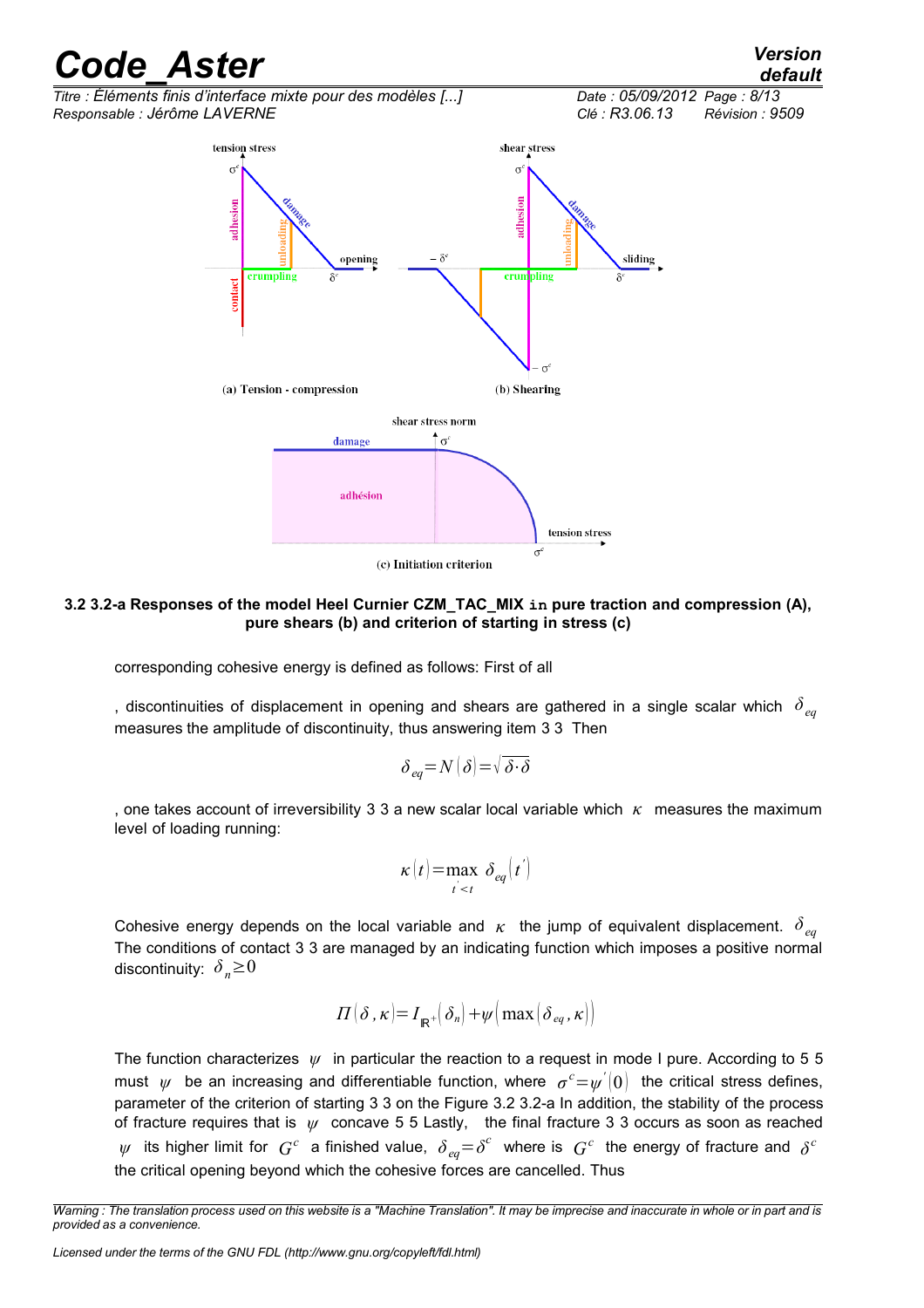*Titre : Éléments finis d'interface mixte pour des modèles [...] Date : 05/09/2012 Page : 9/13 Responsable : Jérôme LAVERNE Clé : R3.06.13 Révision : 9509*

, one chooses the following function *ψ* which corresponds to the responses represented on the Figure [3.2 3.2-a](#page-7-0) with

$$
\psi\left(\delta_{eq}\right) = \begin{pmatrix} G^c \frac{\delta_{eq}}{\delta^c} \left(2 - \frac{\delta_{eq}}{\delta^c}\right) & \text{if } \delta_{eq} \le \delta^c \\ G^c & \text{if } \delta_{eq} \ge \delta^c \end{pmatrix}
$$

the relation between materials parameters; A

$$
G^c = \frac{1}{2} \sigma^c \delta^c
$$

this stage, the energy and the cohesive model which in drift are entirely defined. However, one can explicitly express the relation between the discontinuity of displacement and  $\delta$  the vector forced, *t* in a way condensed in following differential inclusion, where is ∂ *Π* the under-differential (see *Π* Clarke 5 [5](#page-12-3) : For

$$
t \in \partial \Pi(\delta)
$$

a value given of,  $\kappa$  one can interpret the under-differential like  $\partial \Pi(\delta)$  the cone formed by all the slopes of directional derivatives of in *Π* for *δ* all the acceptable directions. Mathematically, that is formulated in the following way: where

$$
\partial \Pi(\delta) = |t \in R^3; \ \forall \ v \in R^3 \ t \cdot v \le \Pi^{\circ}(\delta, v)|
$$

is  $\varPi^{\circ}(\delta\,,\overline{\nu})$  the directional derivative from  $\varPi$  ratio with in  $\delta$  direction:  $\overline{\nu}$  This

$$
\Pi^{\circ}(\delta, v) = \limsup_{\substack{\rho \to 0^+ \\ d \to \delta}} \frac{\Pi(d + \rho v) - \Pi(d)}{\rho}
$$

definition coincides with the gradient of everywhere *Π* where this one is differentiable. According to the definition, the points deserving a special attention are,  $\delta$  = 0 and  $\delta$   $_{n}$  = 0  $.$   $\delta$   $_{eq}$  =  $\kappa$  One thus deduces from the four following cases (magazines color on the Figure [3.2 3.2-a](#page-7-0) : Not

- 1) (and  $\kappa=0$ )  $\delta=0$ : perfect dependancy, i.e criterion of starting (connects pink) Field  $\partial \Pi(\delta) = \left| t \in \mathbb{R}^3 : ||t||_+ \leq \sigma^c \right|$
- 2) where: return to zero  $\,{\partial}_{\,eq}$ < $\kappa$  with stress null (connects green) Very  $\partial \Pi(\delta) = \begin{vmatrix} t_n & n; t_n \leq 0 \end{vmatrix}$  et  $\delta_n \geq 0$  et  $t_n \delta_n = 0$
- 3) cone: discharge  $\,\delta_{\,\,eq}^{}{=}\kappa\!>\!0\,\,\,$  vertical from the stress (connects orange) Field

$$
\partial \Pi(\delta) = \left\{ t_n n + \rho \, \delta \; ; \; 0 \le \rho \le \frac{\psi'(\kappa)}{\kappa} \text{ et } t_n \le 0 \text{ et } \delta_n \ge 0 \text{ et } t_n \, \delta_n = 0 \right\}
$$

4) where: damage *δ eq κ* (connects blue) Note:

$$
\partial \Pi(\delta) = \left\{ t_n n + \psi' \left( \delta_{eq} \right) \frac{\delta}{\delta_{eq}} \ ; \ t_n \le 0 \ \text{et} \ \delta_n \ge 0 \ \text{et} \ t_n \ \delta_n = 0 \right\}
$$

#### **There exists**

*Warning : The translation process used on this website is a "Machine Translation". It may be imprecise and inaccurate in whole or in part and is provided as a convenience.*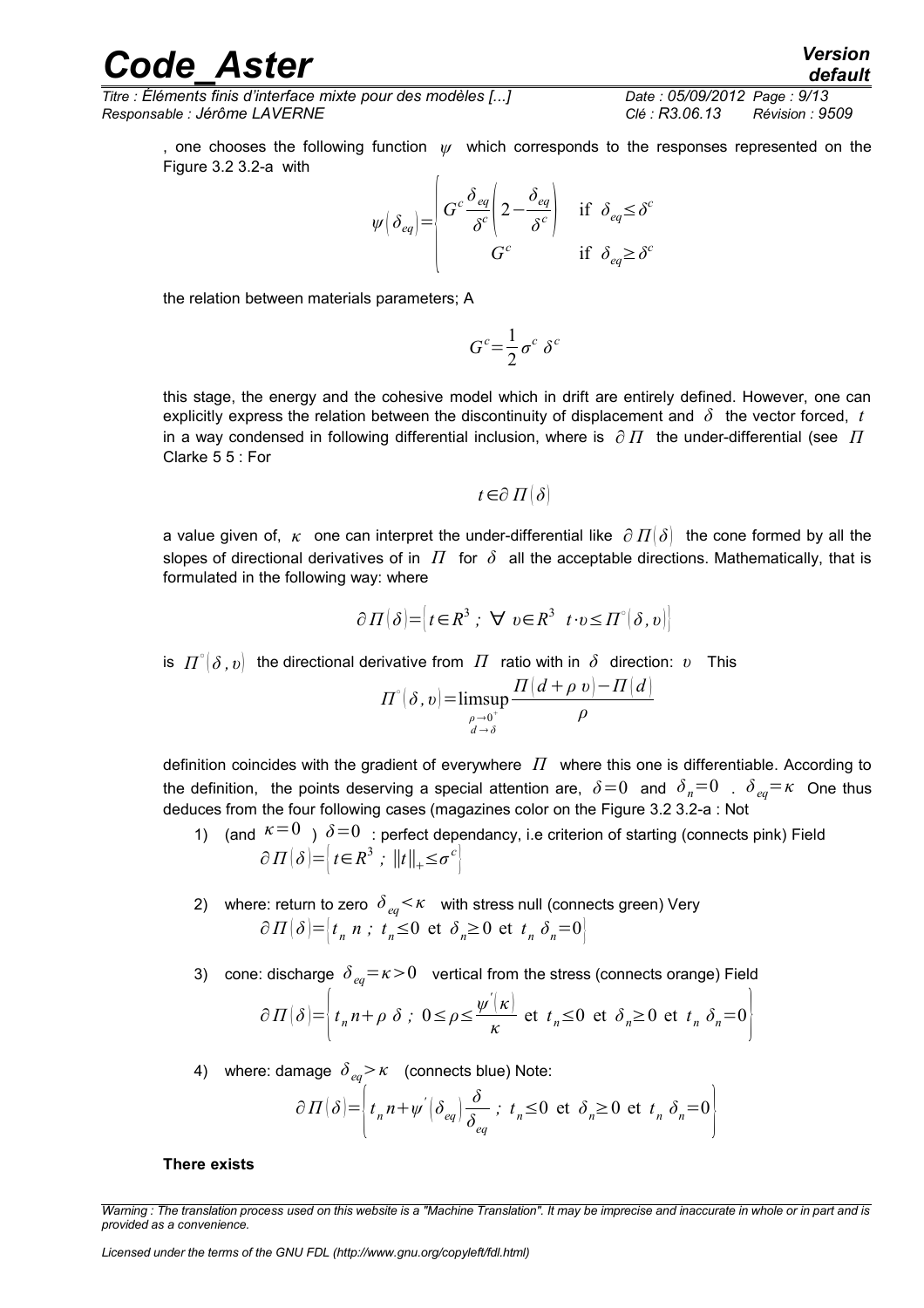*Titre : Éléments finis d'interface mixte pour des modèles [...] Date : 05/09/2012 Page : 10/13 Responsable : Jérôme LAVERNE Clé : R3.06.13 Révision : 9509*

- *a field for the cohesive force, where discontinuity is null: it is the criterion of starting represented Figure [3.2 3.2-a](#page-7-0) to nonthe derivability in. Π δ*=0 *The form of the field depends on the statement on. δ eq The condition*
- *of Kuhn and Tucker, which appears in makes it possible to describe the conditions of contact (red Figure 3.2-a [3.2 3.2-a](#page-7-0) is negative t n , and corresponds to a compression whose value is not defined by the cohesive model. There null*
- *exists a jump between the return to zero with stress (connects green) and the damage (connects blue), the cohesive force is thus not continuous compared to the jump of displacement. In*
- *the case of a mode I pure or a mode of pure shears, the responses of the cohesive model are those represented on the Figure [3.2 3.2-a](#page-7-0) The maximum values in tension and shears are equal because of the choice of the norm. Numerical integration*

### **3.3 According to**

<span id="page-9-0"></span>, the numerical integration of the cohesive model comes down to calculating for  $\delta_g^-$  values given of and of  $||u_g||$ *g* this for each Gauss point (one omits now the index). In fact *g* , is a characterization of the following minimum: Moreover

$$
\min_{\delta \in \mathbb{R}^3} \left[ \lambda \cdot \left( [[u]] - \delta \right) + \frac{r}{2} \left( [[u]] - \delta \right)^2 + \Pi(\delta, \kappa) \right] \iff \lambda + r[[u]] - r \; \delta \in \partial \Pi(\delta, \kappa)
$$

, the evolution of the (voir) local variable *κ* must be taken into account. A temporal discretization is then necessary, consider a series of times corresponding  $t^0 {<} t^1 {<} ... {<} t^n$  quantities and the,  $\lambda^n$  and  $||[u^n]||$  .  $\delta^n$  During the resolution  $\,\kappa^{\,n}$  , the iterative process is divided into two parts: The second

$$
\delta^{n} = \underset{\delta \in \mathbb{R}^{3}}{\operatorname{argmin}} \left[ \lambda^{n} \cdot \left( \left[ \left[ u^{n} \right] \right] - \delta \right) + \frac{r}{2} \left( \left[ \left[ u^{n} \right] \right] - \delta \right)^{2} + \Pi \left( \delta, \kappa^{n-1} \right) \right]
$$

$$
\kappa^{n} = \max \left( \kappa^{n-1}, \delta_{eq}^{n} \right)
$$

part is commonplace, minimization thus amounts solving the first with known  $\kappa\!=\! {\kappa^{\prime}}^{-1}\!$  parameter. A graphic interpretation of differential inclusion is provided on the Figure [3.3-a 3.3-a](#page-10-0) I pure without discharge): the solution corresponds to the intersection of the linear function (with  $\delta \rightarrow \lambda + r ||u|| - r \delta$  a negative slope given by the coefficient of penalty) with r the graph. Appear  $\partial \Pi \big( \delta, \kappa^{n-1} \big)$ 



*Warning : The translation process used on this website is a "Machine Translation". It may be imprecise and inaccurate in whole or in part and is provided as a convenience.*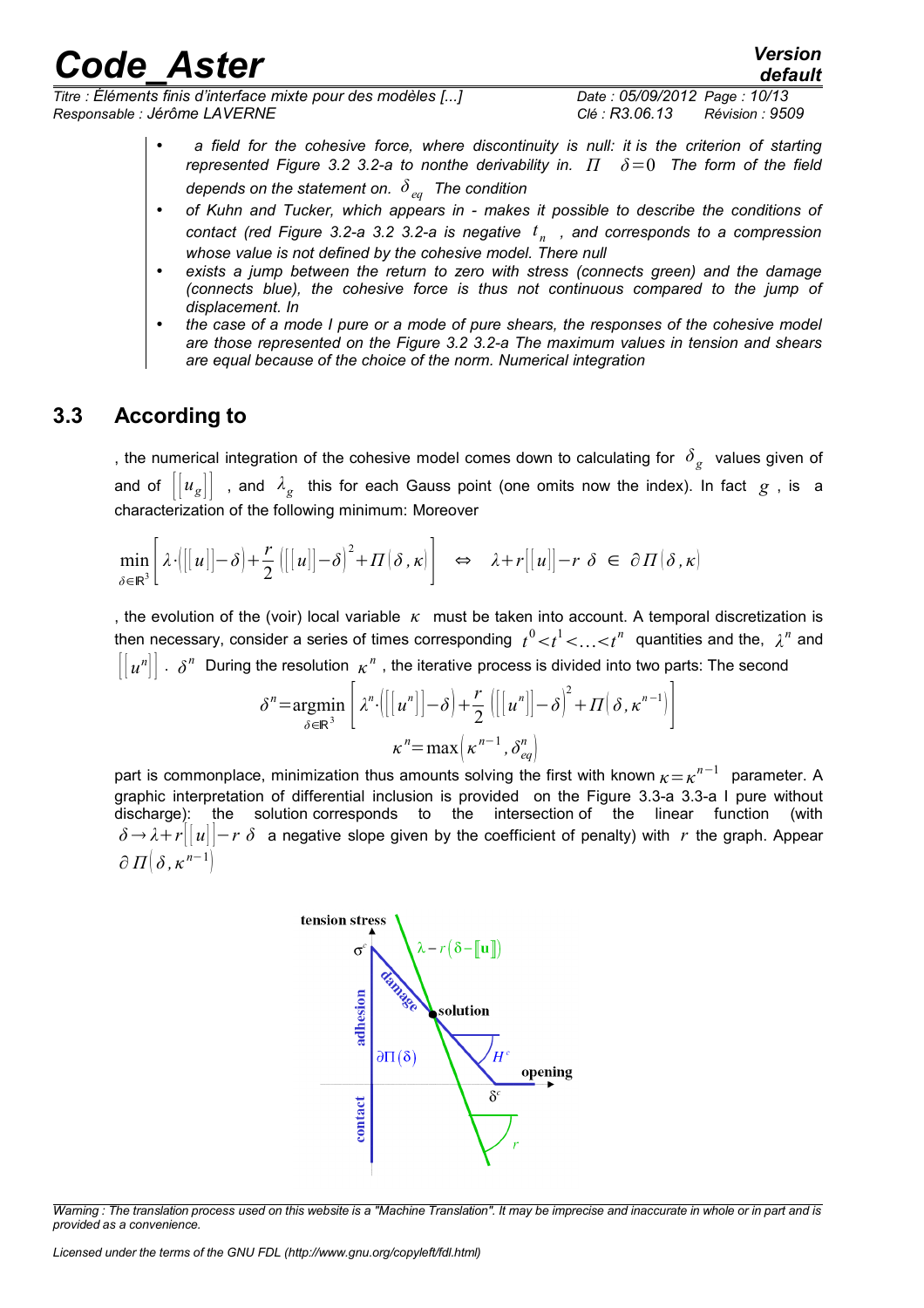*Titre : Éléments finis d'interface mixte pour des modèles [...] Date : 05/09/2012 Page : 11/13 Responsable : Jérôme LAVERNE Clé : R3.06.13 Révision : 9509*

#### <span id="page-10-0"></span>**3.3-a 3.3-a of the integration of the behavior. So that**

integration is robust, it is necessary that the function between hooks in is strictly convex compared to (i.e that  $\delta$  the minimum is single). While introducing, the lenitive  $H_c$  modulus of the cohesive model, one displays a sufficient condition to satisfy this condition (see 5 for more [5](#page-12-2) details): Note:

$$
r > \max_{x \ge 0} |\psi^{''}(x)| = \frac{\sigma^c}{\delta^c} = H^c
$$

*is*

 $r\!=\!100\!\times H^c\;$  a value recommended to the user of Code\_Aster. One supposes

now that the condition is met , moreover the function between hooks in is semi - continuous in a lower position, which guarantees the existence and the unicity of the minimum. Let us detail

the numerical integration of the model now, i.e. the resolution of according to . Taking into account  $\tau = \lambda + r ||u||$  the existence and unicity of the solution, it is interesting to use differential inclusion and the writing of the under-differential provided by to. The four cases thus are found: : perfect

• si  $\kappa = 0$  et  $||\tau||_+ \leq \sigma^c = \psi'(0)$  dependancy: return to zero

$$
\delta\!=\!0
$$

• si  $\kappa > 0$  et  $||\tau||_{\perp} < r\kappa$  with stress null: discharge

$$
\delta = \frac{\langle \tau \rangle_+}{r}
$$

• si  $\kappa > 0$  et  $r\kappa \le ||\tau||_+ \le r\kappa + \psi'(\kappa)$  vertical: damage *δ* =  $\kappa \frac{\langle \tau \rangle_+}{\sqrt{1-\mu}}$  $\|\tau\|_+$ 

• si 
$$
r\kappa + \psi'(\kappa) < ||\tau||_+
$$
 Note

$$
\delta = \delta_{eq} \frac{\langle \tau \rangle_+}{\|\tau\|_+} \; ; \; \delta_{eq} \text{ solution de } \psi^{'} \big| \delta_{eq} \big| + r \delta_{eq} = ||\tau||_+
$$

#### *: the distinction*

*or not N*  $\kappa$  = 0 *"is not necessary since seems a typical case of. To conclude* 

, the various modes of the cohesive model correspond to the solutions provided  $\delta$  by -. These last are provided according to. No  $\tau = \lambda + r ||u||$  numerical method N" is necessary, indeed, the only equation to be solved (in) is linear per pieces. Conclusion

*Warning : The translation process used on this website is a "Machine Translation". It may be imprecise and inaccurate in whole or in part and is provided as a convenience.*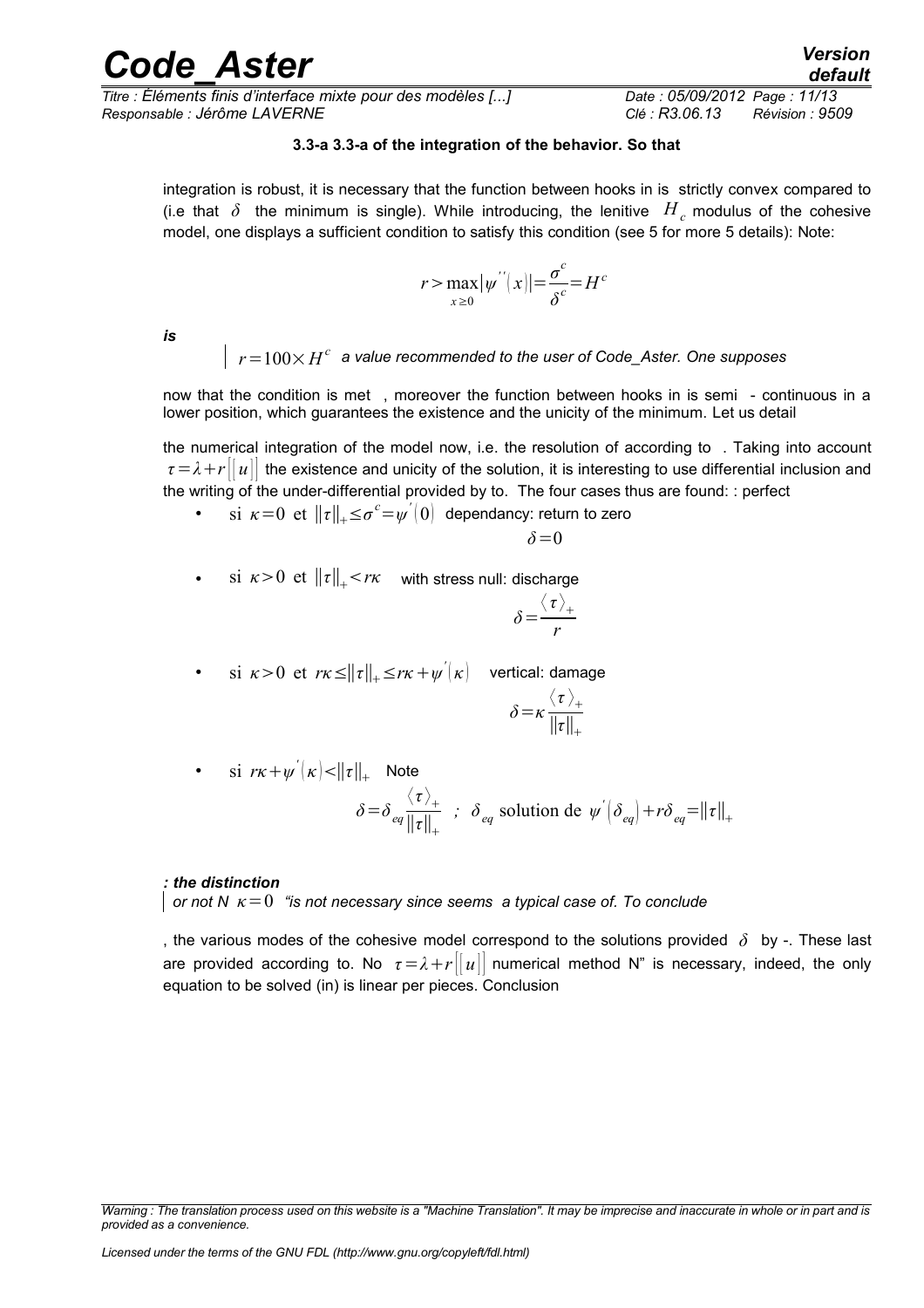*Titre : Éléments finis d'interface mixte pour des modèles [...] Date : 05/09/2012 Page : 12/13 Responsable : Jérôme LAVERNE Clé : R3.06.13 Révision : 9509*

### **4 a model**

<span id="page-11-0"></span>finite element of interface, is proposed in order to model the cohesive crack evolution along a preset way. This last is compatible with the use of classical voluminal finite elements. Its unknowns are nodal displacements on the lips of cohesive crack as well as the nodal Lagrange multipliers, corresponding to the surface density of the cohesive forces. The Lagrangian one of the problem is increased, that makes it possible to ensure a condition of convexity (via the parameter of penalization) which guarantees the unicity of the solution during the local integration of the model. This approach

presents however the limits and the following disadvantages: The potential

- trajectories of crack must be applied a priori. Additional
- degrees of freedom, correspond to the cohesive forces, are introduced. However their number remains relatively low since they are restricted with the potential trajectories of crack. The introduction
- of Lagrange multipliers leads to a mixed formulation: the resolution of the problem thus returns to a search for point saddles and more to that of a minimum as it was the case in the initial energy formulation 5. It is [5n](#page-12-7)ecessary
- to increase the Lagrangian one to have a property of local convexity. That implies the introduction of a parameter of penalization, without influence on the continuous problem, but which could affect the results of the discretized problem. However, the numerical examples in 5 show [5](#page-12-2) that this sensitivity remains low and disappears with refinement from the mesh. The local
- integration of the cohesive model rests on the computation of discontinuities of displacement starting from the cohesive forces. An opposite approach is in general adopted in the literature for the elements of interface. However

a certain number of interesting properties emerge: No regularization

- of the cohesive model is necessary, in particular with regard to the initial dependancy or the condition of contact. The choice
- of a quadratic discretization for displacements and linear for the Lagrange multipliers makes it possible to satisfy condition LBB. The latter makes it possible to ensure the convergence of the solution with the refinement of the mesh in terms of displacements and cohesive forces (see numerical example in 5). The rate [5](#page-12-2)
- of convergence which one would obtain without interface is not disturbed by the presence of the elements of interface (see 5). The search [5](#page-12-2)
- for point saddles leads to a symmetric tangent matrix. This model
- of interface is compatible with the usual algorithms of resolution of Code\_Aster *such as* the method Newton, the linear search or the control of the loading. This is illustrated by computations 2D and 3D in 5, thus [5s](#page-12-2)howing the robustness and the reliability of such a model. Bibliography

*Warning : The translation process used on this website is a "Machine Translation". It may be imprecise and inaccurate in whole or in part and is provided as a convenience.*